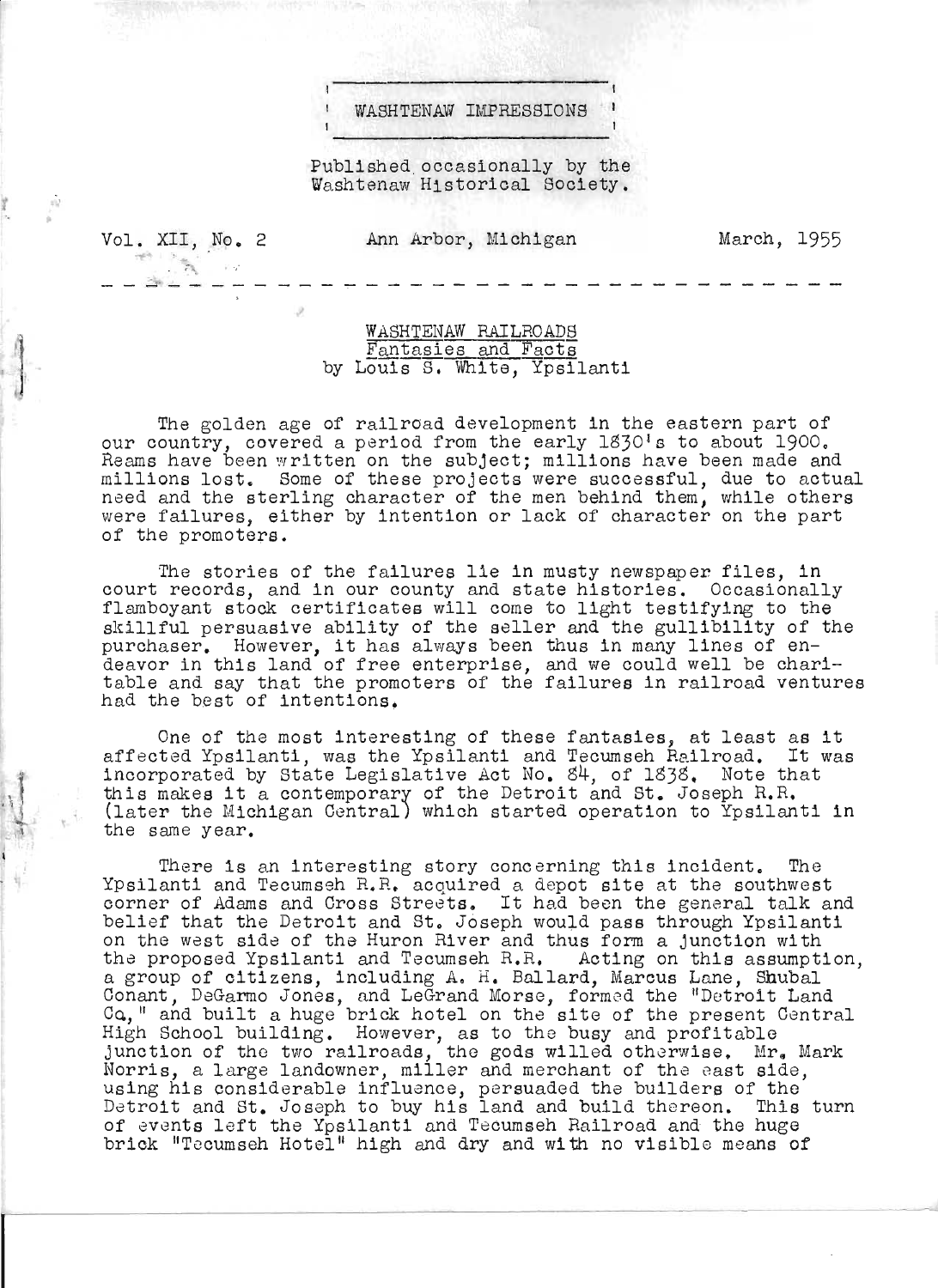support. Some traces of the grading for the roadbed of the Yosilanti and Tecumsch can still be seen in Pittsfield Township and probably in other spots as well.

In 1871, a "horse railway" was contemplated between Belleville<br>and Denton. It was to be known as "The Belleville and Denton Tributary Tram Railway Co." Judging from the name. tram cars were to be used, probably on rails on a private right of way. The capital stock was to be  $$25,000$ . Those interested in the venture were T. M.<br>Cody, Wm. H. Marvin, W. E. Warner, J. H. Campbell, Dr. Thornton, S. Y. Denton, G. H. Burroughs, and L. Haskin. \$3000 was pledged.

 $\tilde{m}$ 

Among other fantasies were: The Monroe and Ypsilanti R.R., incorporated March 28. 1836. The Toledo, Ypsilanti and Saginaw Air Line Ry, incorporated Jan. 25, 1870. Termini, the Township of Bedford in Monroe County and the Village of Holly. Among other proposed railroads intended to serve this area were: The Monroe and Ann Arbor R.R. Incorporated Mar. 28, 1836. Termini Monroe and Ann Arbor The Monroe and Ypsilanti R.R. Incorporated same date as above. Possibly the promoters figured that if one didn't succeed, the other<br>would. Capital \$400,000. Termini, Monroe and Ypsilanti. The time<br>limit was extended by Act #43 of 1845. The Canada Southern and Chicago R.R. Articles filed Nov. 28, 1870. Capital \$800,000. Termini, the Detroit River and Hillsdale. The East Saginaw and Ann Arbor R.R. Articles filed Nov. 30. 1869. Capital  $\varphi$ 2,000,000. The Toledo, Ann Arbor and Saginaw R.R. Articles filed Aug. 15, 1866.<br>Capital #1,000,000. The Toledo, Ann Arbor and Northern R.R. Articles filed Nov. 26, 1869

In the vicinity of York Cemetery in York Township, on a north and south road, will be found extensive remains of some proposed railroad. It was apparently headed toward Ypsilanti. The particular thing I noticed was the necessary concrete abutments to carry the track over a small stream. Possibly some of the residents of that vicinity could clear up this matter. Take a ride down there some pleasant summer day and see what can be found out.

The Wabash R.R. This road was completed through the lower edge of Washtenaw County in 1881, passing through Milan, which town lies<br>partly in Monroe and partly in Washtenaw County. The Wabash is a Class 1, double-tracked railroad, but as its influence on the Washtenaw area is not great, its history is not considered here.

The Ann Arbor R.R. The Ann Arbor Railroad Oo., or rather 1ts.<br>ancestor, the Toledo, Ann Arbor and Northern R.R. Co., was incorated Nov. 26, 1869. Probably no other railroad passed through so many changes in mame and proprietorship as did this road. From 1869 to the present time, when we know it as part of the Wabash system, there have been 18 changes in name. Six of the companies built no actual road. Probably the various aliases were assumed to escape the numerous legal entanglements which embarrassed the grandiose railroad schemes of those days. It was the custom to conduct whirl-<br>wind advertising campaigns, sell stock to individuals, towns,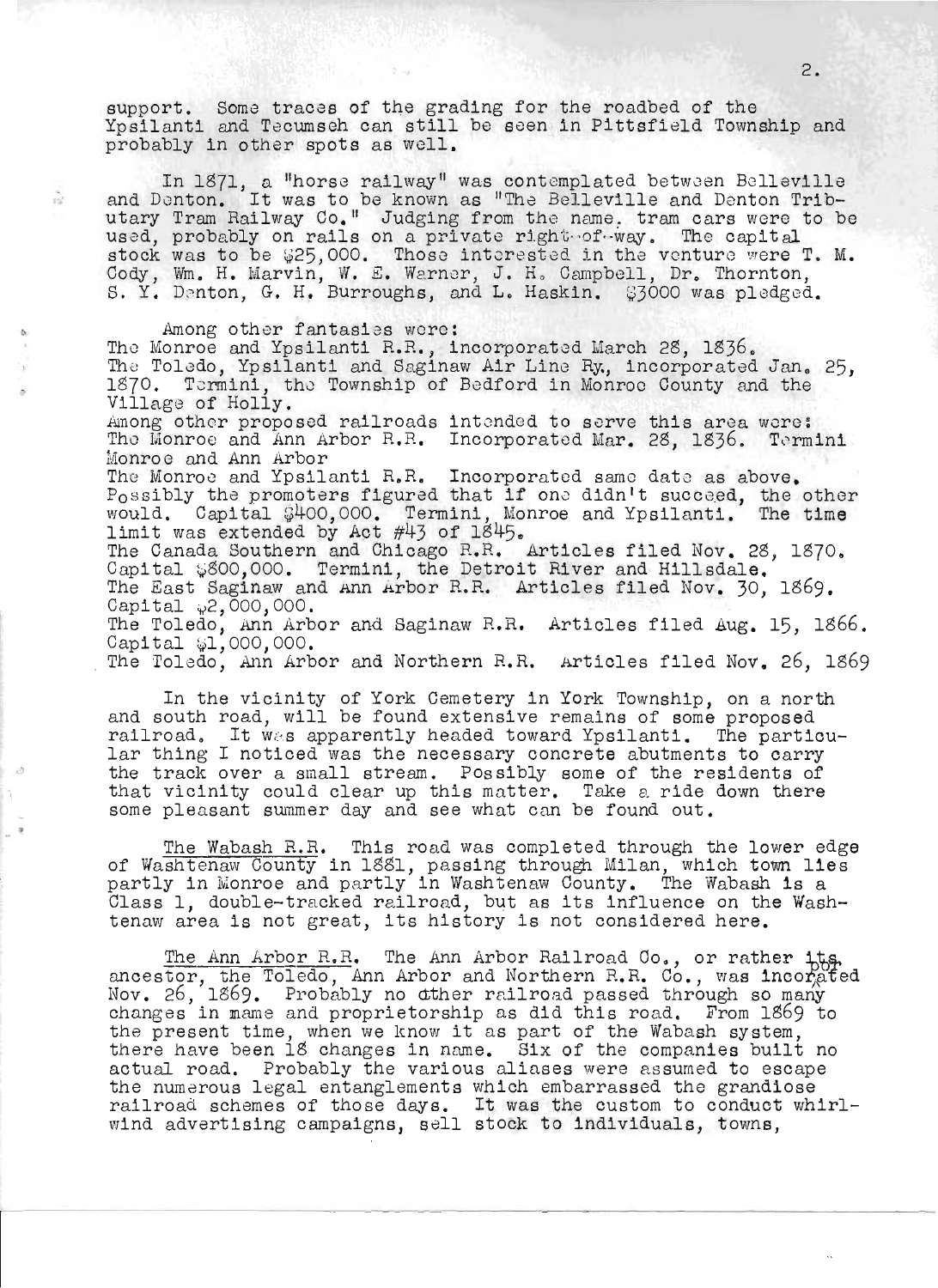villages, and cities, then squeeze them out and buy up the stock at rock bottom prices.

However, the road was built by stages in somewhat this fashion: From Toledo, 5 miles by 1874; to Ann Arbor, 40 miles by 1878; to South Lyon, 15 miles by l8Sl; to Cadillac, 176 miles by 1886; and to Frankfort, 72 miles by 1881, to Saulilac, 170 miles by 1880, and to rankrort, 72 miles by 1897. The<br>it now comprises about 294 miles.

Not being very familiar with the Ann Arbor R.R., except as I have observed it at Ann Arbor and M.ilan, I am not in a position to make many comments concerning it. One thing I have noted is that, in the bygone days of steam motive power, its locomotives were huge and its trains long, at least on its through service. Diesel power has now largely supplanted steam, as with most railroads.

I doubt if the Ann Arbor Railroad ever bragged much about its erstwhile passenger service, which has now been abandoned. I recall that my daughter once attended a girls' camp up near Frankfort. The girls mado tho trip up and back on a so-called passenger train, which stoppod almost anywhere and was in no hurry at all. The crew must have had as much fun as did the girls, according to stories related.

The across-Lake-Michigan service, between Frankfort, Michigan, and Manitowoc, Wisconsin, a distance of about 320 miles, is of the and manitowoc, wisconsin, a distance of about 520 miles, is of the<br>greatest importance to the Ann Arbor R.R. It cooperates with and greatest importance to the Ann Arbor R.M. The cooperates with and<br>has direct connections with 18 railroads, thus maintaining a short route between eastern trunk-line railroads at Toledo and the north-<br>west Pacific coast area, out of Manitowoc.

The Detroit, Hillsdale and Indiana R.R. This road was opened to Manchester, Oct. 1, 1370, and to Hillsdale, Jan. 23, 1371. It was sold at auction, Dec. 28, 1874, and the name changed to the Detroit, Hillsdale and Southern R.R., Daniel L. Quirk, Pres., and Detrolt, hillsdale and Southern R.R., Daniel D. Quirk, Pres., an<br>M. F. Parker, Supt., with headquarters at Ypsilanti. The first service provided trains leaving Hillsdale at  $4:40$  a.m. and 1:25 p.m., and returning at  $12:45$  and  $10:45$  p.m.

The Michigan Central R.R. In early Michigan railroad history, the State Legislature settled on a plan providing for three routes across our state. They were known as the northern, central, and southern routes. They were known as the northern, central, and increase the northern was to start at Port Huron, the central at Detroit, and the southern at Monroe. All wandared westsentral at Detroit, and the southern at monroe. All wandered westand Chicago.

From the intense political wars of the time, three present-day riom the intense pointical wars of the time, three presenterraifroads emerged. The horthern route became our present drand<br>Frunk Western Ry.; the central route became what is now known as the Iruik western ny.; the central route became what is now known as the Nichigan Central District of the New York Central System; and the southern route is now the Monroe Branch of the New York Central (L. S. & M. S. Ry.) The latter railroad has been partially abandoned and has no regular service. Since our interest this evening lies in the central route, we will consider that in more detail, at least in so far as it affects the Washt naw area.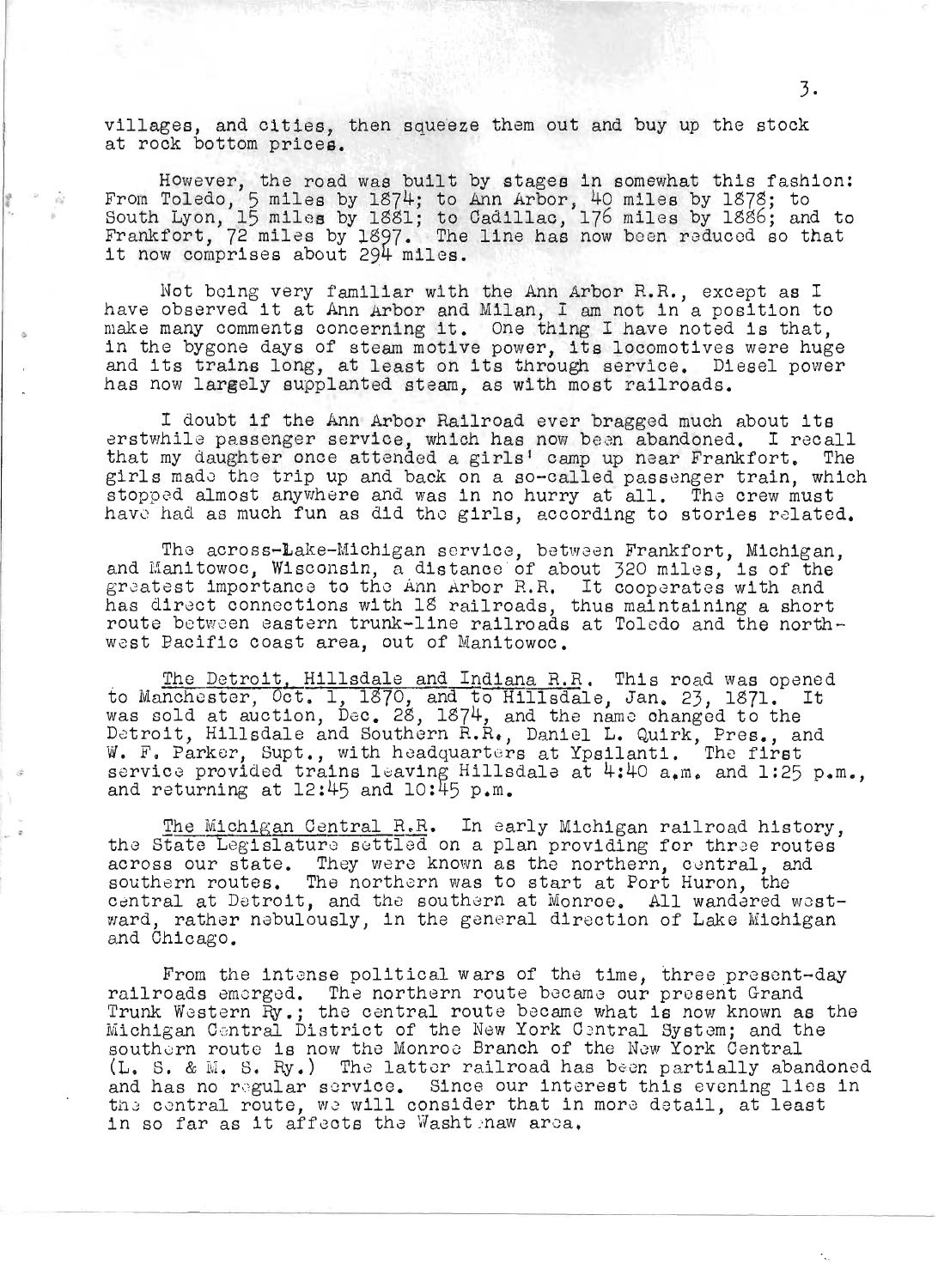The ancestor of the Michigan Central was a private corporation, the Detroit and St. Joseph R.R. Co. This company purchased right-<br>Of-way and constructed the road as far as Dearborn early in 1837. In that same year, the State of Minhigan purchased the chartered rights<br>and all the equipment of the Detroit and St. Joseph. Governor<br>Stephens T. Mason assigned Commissioner David C. McKinstry, of the State Board of Internal Improvements, to make progress in the work on the central route. He at once busied himself in hiring engineers and getting the work underway.

 $\hat{\mathcal{Q}}$ 

Through the summer, autumn, and even into the early winter of 1837, the parties pushed their work with such great vigor, under the able direction of Commissioner McKinstry, that early completion of the work as far as Ypsil ruary 8, 1838, the first passenger train arrived in Ypsilanti. It was an event of more than ordinary importance, and preparation was made to celebrate it with befitting pomp and ceremony. The population was out en masse to witness the arrival of the train. The crude<br>little locomotive, with cord wood piled high on the tender, was fol-<br>lowed by the private car, "the Governor Mason," then by three cars of lesser elegance, and three rough cars improvised for the occasion. Aboard the train were Governor Mason himself, many members of the Legislature, the Commissioners of Internal Improvements, numerous<br>prominent citizens, and the Brady Guards of Detroit. The welcome<br>was hearty but boisterous. General John Van Fossen, a prominent<br>citizen of Ypsilanti, deliv a congratulatory address phrased in the exultant style of the day.

Present at all these "goings-on" was an S-year old boy, Theodore E. Potter, of Saline, who in later life described the scene as follows: "My father went and took me with him. We found the one street finely decorated with flags and a brass band. We next visited the place where the ox was being roasted over a huge fire. Then we went to the depot to witness the arrival of the first train from Detroit, on which were the officers of the road, with General /Lowis/ Cass and other prominent men. About two inches of snow had fallen and when the train came in sight on the slight up grade near town, it presented the novel spectacle of two men sitting on opposite ends of a cross beam in front of the engine, holding large splint brooms to sweep the snow off the track. That was the first and original snow plow. After the dinner of roast ox, baked potatoes, pumpkin pies and ginger-bread, we all listened to many orations."

On the return trip to Detroit, the engine came to a dead halt at Dearbornville and refused to be of any further service. Horses were procured and without further accident the men reached Detroit, benumbed with cold but burning with glory.

On Oct. 17, 1839, a big parade and celebration in Ann Arbor<br>marked the arrival of the first passenger train there. People came<br>from all around to witness the big event. Mr. James Kingsley of Ann<br>Arbor extended a welcome to parade was up Detroit St. to Fourth, then to William, to Main, and north to the public square. Taking part again were the Detroit Brady<br>Guards, the Washtenaw Guards, and the Pittsfield Riflemen. Mr.<br>Thomas Mosely was Marshall of the Day.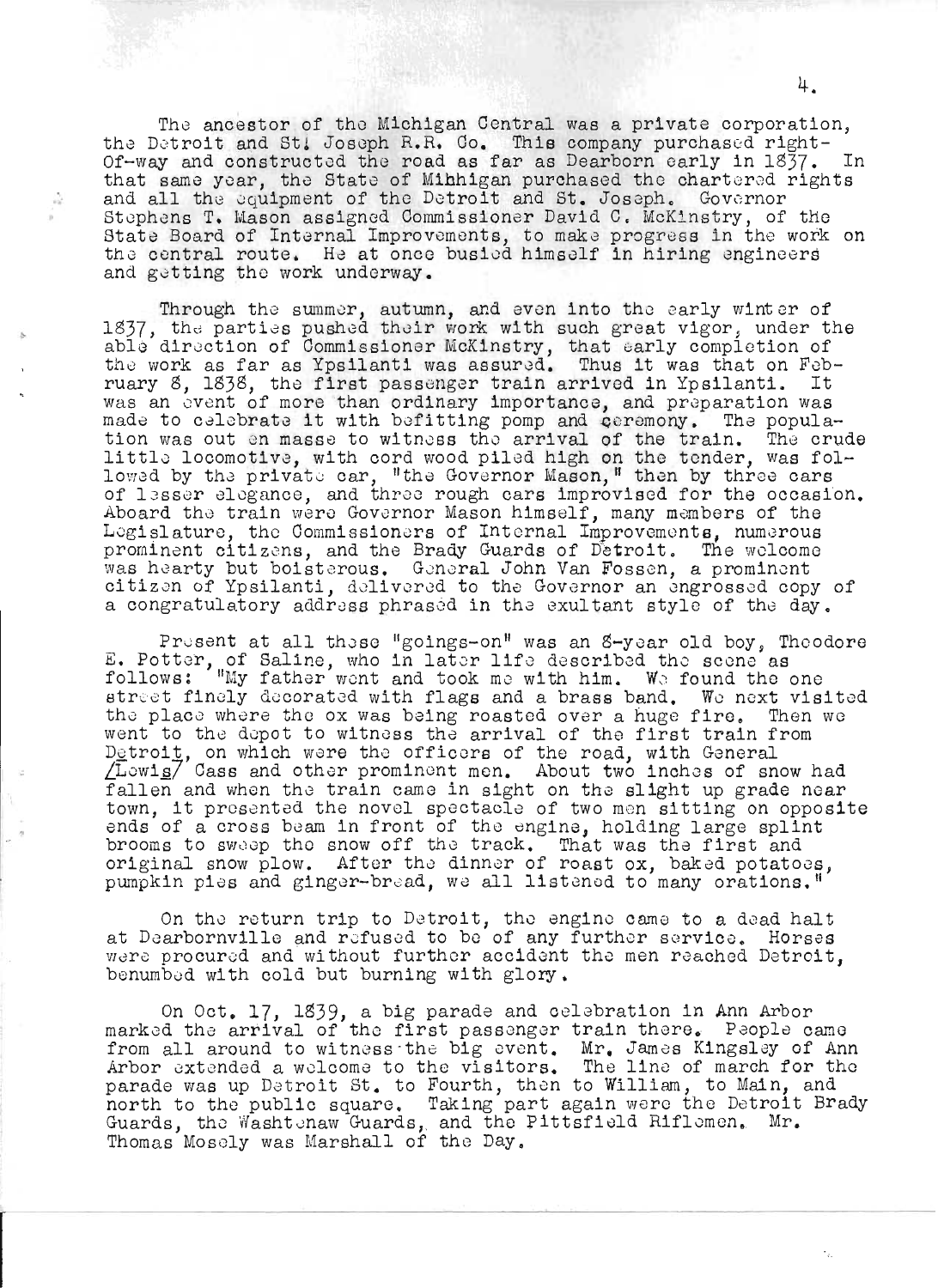The Michigan Central R.R. Co. acquired the Central R.R. from the State of Michigan 11m Sept. 23, 1846. The price was 02,000,000.<br>The road was completed to Dexter, June 30, 1841; to Albion, June 25, 110 Icad was compressed to Bones, the set of the creek, Nov. 25, 1845; and to Kalamazoo, Feb. 2, 1846. The construction thus far was done by<br>the State of Michigan. After the purchase by the Michigan Central the State of Michigan. After the purchase by the Michigan Central R.R. Co., the road was completed to Niles in the autumn of 1848; to New Buffalo in the spring of 1849; to Michigan City in the autumn of 1850; and to Chicago in May, 1852. The last stage was interrupted by many legal battles concerning charters. Abraham Lincoln participated in some of these court actions.

ŵ.

Since this is not a history, but merely a dissertation on "Rail-<br>roads" we will merely add that the Michigan Central has pro\_gressed through the years to "double tracking," "automatic block signals," automatic train control, and now to Diesel power supplanting the beloved "iron horse" steam locomotive. An improvement now in service noved "iron norse" steam locomotive. An improvement now in service<br>on some parts of the New York Central and to be expected elsewhere on some parts of the New York Central and to be expected elsewhere<br>is CTC - Centralized Traffic Control. By this system, one man may<br>control the movement of many trains and the necessity of multiple tracks is eliminated.

Electric Railroads. January 9, 1891, the Ann Arbor and Ypsilanti Street Railway Co. began operating what was popularly known as "The St eam Motor Line" between Ypsilanti and the Ann Arbor city limits.<br>At that point passengers were transferred to the cars of the Ann Arbor At that point passengers were transferred to the cars of the Ann Arbor<br>Electric Street Railway and conveyed into the city. Later in the same month arrangements were completed whereby passengers were carried into Ann Arbor by the Motor Line, thus affording better service.

By Sept., 1892, a track down So. Washington St. in Ypsilanti had been completed so that trains could go to the new station, turn around and come out "head first," instead of backing up Washington St. A new car barn and yard along Harriet St., from Washington to Adams, were also completed.

On Nov. 20, 1896, the electric car made its first trial trip, and burned out a generator. The Steam Motor Line ceased operating and the electric car made its first scheduled trip to Ann Arbor on Inder Siectific Car made its first scheduled trip to Ann Arbor on<br>Thursday, Nov. 26, 1896. The first car on the new electric line from nursaay, Nov. 20, 1090. The Trist car on the new electic Trie Trom<br>Detroit to Ypsilanti ran to Dearborn, Dec. 24, 1897, the tracks laid petioli to ipsilanti fan to Bearborn, Bec. 24, 1997, the tracks is<br>to St. Joseph's Retreat. May 19, 1898, electric tracks were laid through the city of Ypsilanti, except on the Congress St. bridge.<br>On Saturday, Sept. 8, 1898, the first trip by electric car , Wayne to on bacarday, bepe, b, 1999, the first crip by creedire car , wayne ipsitanti, the small fight-Ann car was used. The trip was made<br>about every two hours. Sept. 25, 1898, the first new car went through,<br>olive-green and very roomy. July 12, 1898, the first electric car ran through to Detroit from Ypsilanti. Jan., 1899, the steel for the D,J & C, car barns (now Wrigley's store) on East Congress (now East b, a c, car barns (now wrigley's store) on East congress (now East<br>Michigan) was expected soon. June, 1899, the first car on the Saline Electric Line started operating, only about 5 miles. Sept. 5, 1899, the Ypsilanti and Saline Electric Line formally opened, cars leaving every half hour from 6:15 a.m. to 4:45 p.m. May, 1901, work begun on enlargement of D, J & C. powerhouse. Jan. 18, 1902, the first Detroit to Jackson through car on the D, Y, A.A. & J Ry, passed through Ypsilanti; trip 1 hour, 45 minutes, cars to run every 2 hours.